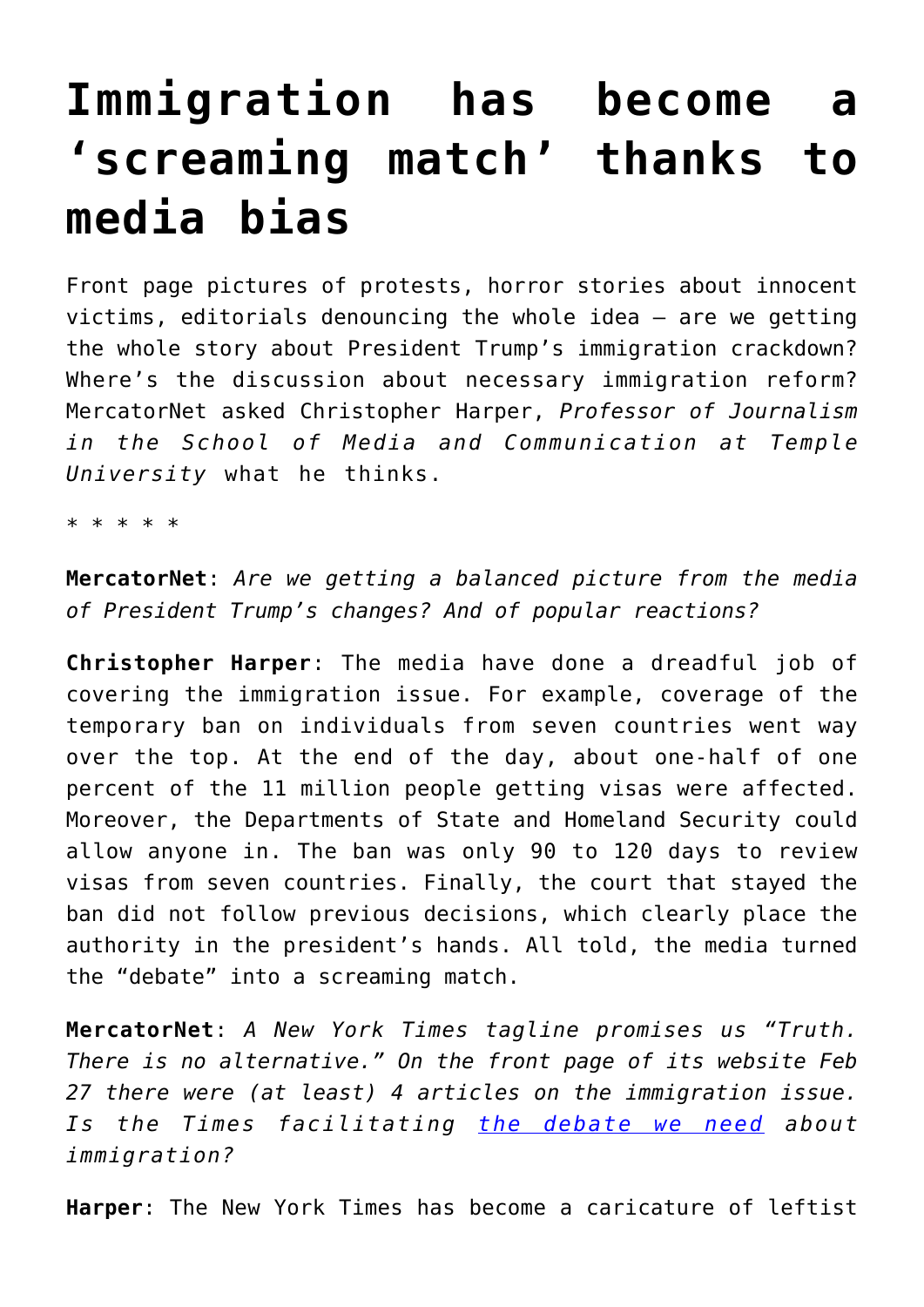and liberal thought. Even its own public editors have determined the news organization has a decidedly liberal bent. Its latest ad campaign about truth is throwing down the gauntlet that it will be the disloyal opposition to Trump.

**MercatorNet:** *What aspects of immigration are being neglected by the mainstream media? What are the stories and analysis we are not hearing, on the whole?*

**Harper**: The immigration issue is really two separate issues: one dealing with potential terrorists and the other with the 11 million illegals in the country. Many immigrants are here illegally. It is a question of enforcing the law and ensuring the safety of the country.

\* The media ignore crime problems with both groups.

\* The media need to look at the Lutheran Church's support of immigrants, particularly in the Midwest.

\* The cost to taxpayers for supporting illegals in the country

Also, the media need to look at how the influx of refugees in European countries, such as Sweden and Germany, has created major problems for the refugees and those countries. A key question the media should ask is why can't the refugees from Arab countries, for example, go to countries like Saudi Arabia, Kuwait, the United Arab Emirates and Oman, where the language and culture are similar? How many Iranian refugees are there? Very few. Why can't African countries take more Sudanese and Somali refugees? The cultural differences between the seven nations and the United States are huge. Data show that many of the people from these countries, with the possible exception of Iran and Iraq, do not have particularly good lives in America.

**MercatorNet**: *Isn't Trump to blame for the emotional nature of the coverage because of his focus on "bad hombres" and terrorists, and his sledgehammer approach to these problems?*